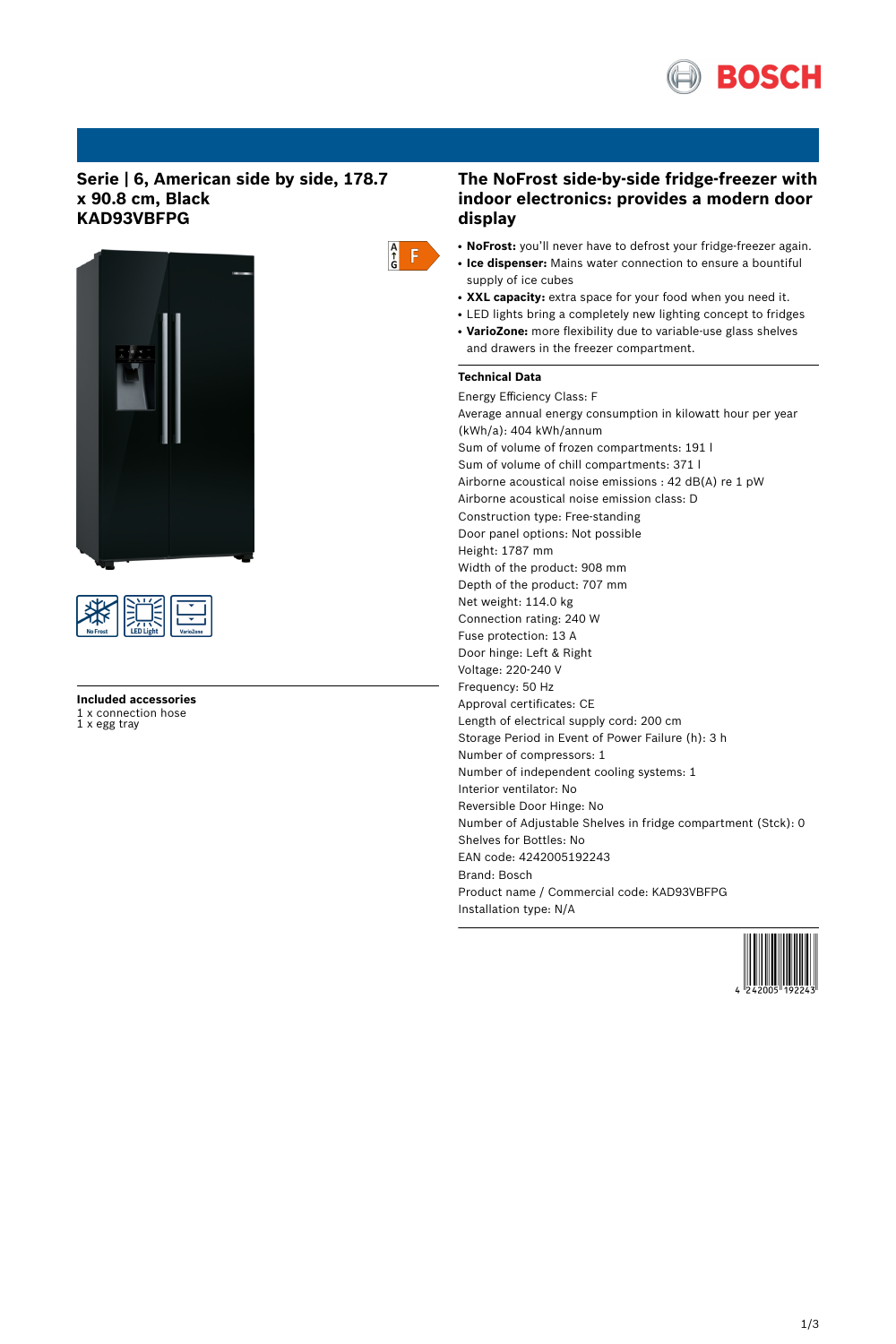

**Serie | 6, American side by side, 178.7 x 90.8 cm, Black KAD93VBFPG**

# **The NoFrost side-by-side fridge-freezer with indoor electronics: provides a modern door display**

### **Functions**

- Black Gloss doors and black side panels
- Aluminium Vertical door handle
- Bright interior LED fridge light

### **Design features**

- No Frost, never have to defrost ever again
- In-door electronic LCD display of fridge and freezer tempratures
- Separate temperature control for cooling and freezing section
- Super Cooling: automatic deactivation
- SuperFreezing function with automatic deactivation
- Optical and accoustical

# **Ice and Water**

- Illuminated water and ice dispenser
- Automatic ice cube maker
- Internal water filter

# **Design features**

- MultiAirflow system improves circulation of air around the fridge
- <sup>5</sup> safety glass shelves of which <sup>0</sup> are height adjustable
- <sup>3</sup> removable door storage compartments.

# **Freshness System**

- <sup>2</sup> MultiBox drawers on rails - Transparent drawers with <sup>a</sup> corrugated bottom, ideal for storing fruits and vegetables.

#### **Food freshness system**

- <sup>2</sup> freezer drawers
- <sup>3</sup> door trays in the freezing compartment

## **Key features - Fridge section**

- <sup>4</sup> height adjustable feet

#### **Dimension and installation**

- Dimensions: 178.7 cm H x 90.8 cm W x 70.7 cm D
- Connection value <sup>240</sup> <sup>W</sup>
- 220 240 V

#### **Key features - Freezer section**

- <sup>1</sup> <sup>x</sup> connection hose, <sup>3</sup> <sup>x</sup> egg tray

## **Included accessories**

## **Country Specific Options**

- Based on the results of the standard 24-hour test. Actual consumption depends on usage/position of the appliance.

#### **Design features**

## **Dimension and installation**

# **Additional features**

# **Performance and Consumption**

- EU19 EEK D: F
- Total Volume : <sup>562</sup> <sup>l</sup>
- Net Fridge Volume : <sup>371</sup> <sup>l</sup>
- Net Freezer Volume : <sup>191</sup> <sup>l</sup>
- Freezing capacity 24h : <sup>11</sup> kg
- Annual Energy Consumption: <sup>404</sup> kWh/a
- Climate Class: SN-T
- EU19\_Fast freezer facility\_D
- Noise Level : <sup>42</sup> dB , EU19\_Noise emission class\_D: <sup>D</sup>
- Temperature rise time : EU19\_Temperature rise time\_D: 5.5 <sup>H</sup>
- Connection Length (water supply):300 cm